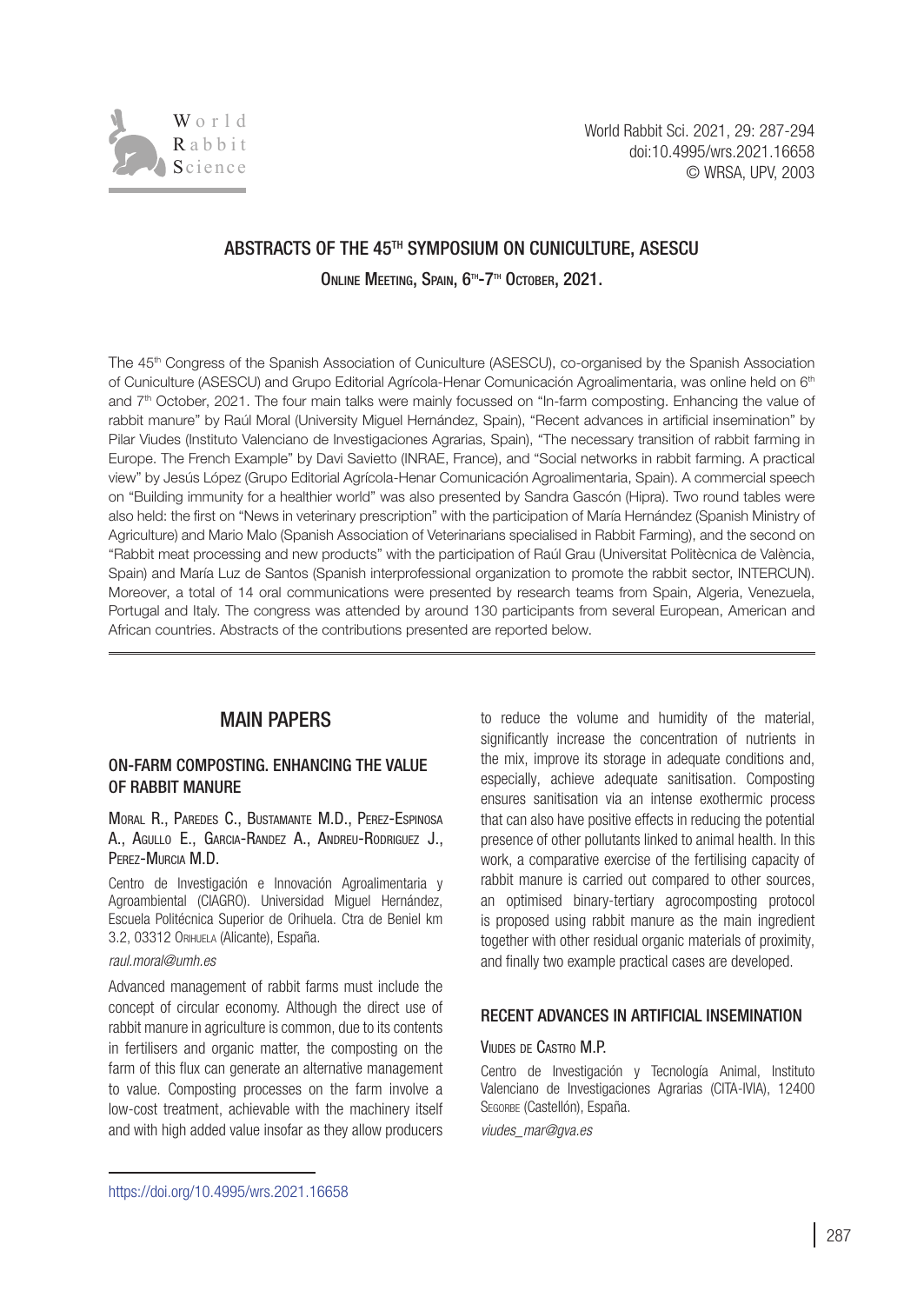Artificial insemination in rabbits is an extremely useful tool, both to organise the reproductive management of a farm, and for the dissemination of quality genetic material. maintaining sanitary guarantees. Since its introduction on commercial farms, there have been great improvements both in the preparation of the seminal doses and in the insemination technique itself. In this paper, we review the scientific advances of the last decade that have allowed the introduction of innovations in the field of artificial insemination in rabbits.

## THE NECESSARY TRANSITION OF RABBIT FARMING IN EUROPE. THE FRENCH EXAMPLE

#### SAVIETTO D.

GenPhySE, Université de Toulouse, INRAE, ENVT, F-31326 Castanet-Tolosan, France.

#### *[davi.savietto@inrae.fr](mailto:davi.savietto@inrae.fr)*

Rabbit farming in the 21<sup>st</sup> century faces two main challenges: respect for animal welfare and environmental sustainability. The first challenge stems from a portion of society's rejection of the current mode of production, which is based on economies of scale and low food prices. This involves high animal densities, a limited living space and an inadequate supply of environmental enrichments allowing the expression of the behaviour repertoire of the species. The second challenge is structural. It has an impact on almost every area of the modern economy, with food production being a key sector. The accumulation of knowledge regarding the contribution of agriculture and livestock to global warming, soil pollution, the degradation of freshwater reserves and loss of biodiversity demonstrates the lack of sustainability of the current production model. In this context, we observe the evolution of the current production system and the emergence of alternative ones, systems that aim to combine both challenges. This short communication describes a few examples of rabbit growing systems that integrate, at different levels, these two challenges.

### SOCIAL NETWORKS IN RABBIT FARMING. A PRACTICAL VIEW

### López Colmenarejo J.

Grupo Editorial Agrícola, 28013 Madrid, España.

### *[jlopez@editorialagricola.com](mailto:jlopez@editorialagricola.com)*

Social media came into our lives a few years ago and did so to stay. We all have our personal vision of these new ways of communication. They could be called "light" meeting points, characterised by the presence of screens between two interlocutors, which is a handicap to efficient communication. Social networks have meant a democratisation of information. This fact has, broadly speaking, positive aspects (for example greater access to high-quality first-hand information) and of course negative (proliferation of hoaxes and biased information). The rabbit sector, voluntarily and involuntarily, is present in social networks. Used proactively, they are a very useful tool for internal communication in the sector, a great window through which to quickly communicate to producers, technicians or administration useful information about rabbit production. On the other hand, there is also external communication, towards the consumer, which occurs many times reactively, as in many cases it is communication from a "connoisseur" to a final consumer. Unfortunately, this communication is the one that attracts most attention and affects our day to day. Issues such as animal welfare or the use of antibiotics are subject to the judgement of people whose link with production animals is null or whose reference is companion animals. The challenges are many, but failing to tackle them is not an option.

## DEVELOPMENT OF RABBIT MEAT PRODUCTS. NEW COMMERCIAL FORMATS

#### Grau R.

Dept. Tecnología de Alimentos, Universitat Politècnica de València, 46022 Valencia, España.

### *[rgraume@tal.upv.es](mailto:rgraume@tal.upv.es)*

Certain indicators point to a bleak outlook for the rabbit meat sector. They include the decrease in meat consumption, the meat consumption recommendation issued by the FAO, WHO and EACOSAN and the decline in rabbit meat consumption, also penalised by its lack of penetration in the youngest population, which hinders its competitiveness in the medium and long term. Therefore, a strategy is needed to improve its consumption. This could come through the development of new meat products made from rabbit, as its presence in the distribution chain is practically nonexistent, although meat products are the most consumed, along with chicken. To develop meat products from rabbit meat, two points should be considered. The development of deboning machines and the combination of rabbit meat with other raw material of animal (poultry) and vegetable (legumes, spinach, vegetable fat, etc.) origin. These actions would make it possible to produce a great variety of meat products, whether fresh, cooked and cured, which could be competitive in the market. Fresh meat products could be produced from the reconstruction of meat fillets employing enzymes such as transglutaminase, as well as hamburgers, fresh sausages, etc. In the case of cooked products, items such as cold cuts of cooked ham, cooked "Frankfurter" sausages, restructured baked or wet cooked meat, etc. Finally, in the case of cured meat products, cured sausages like salami, *salchichón* or *chorizo*, etc. could be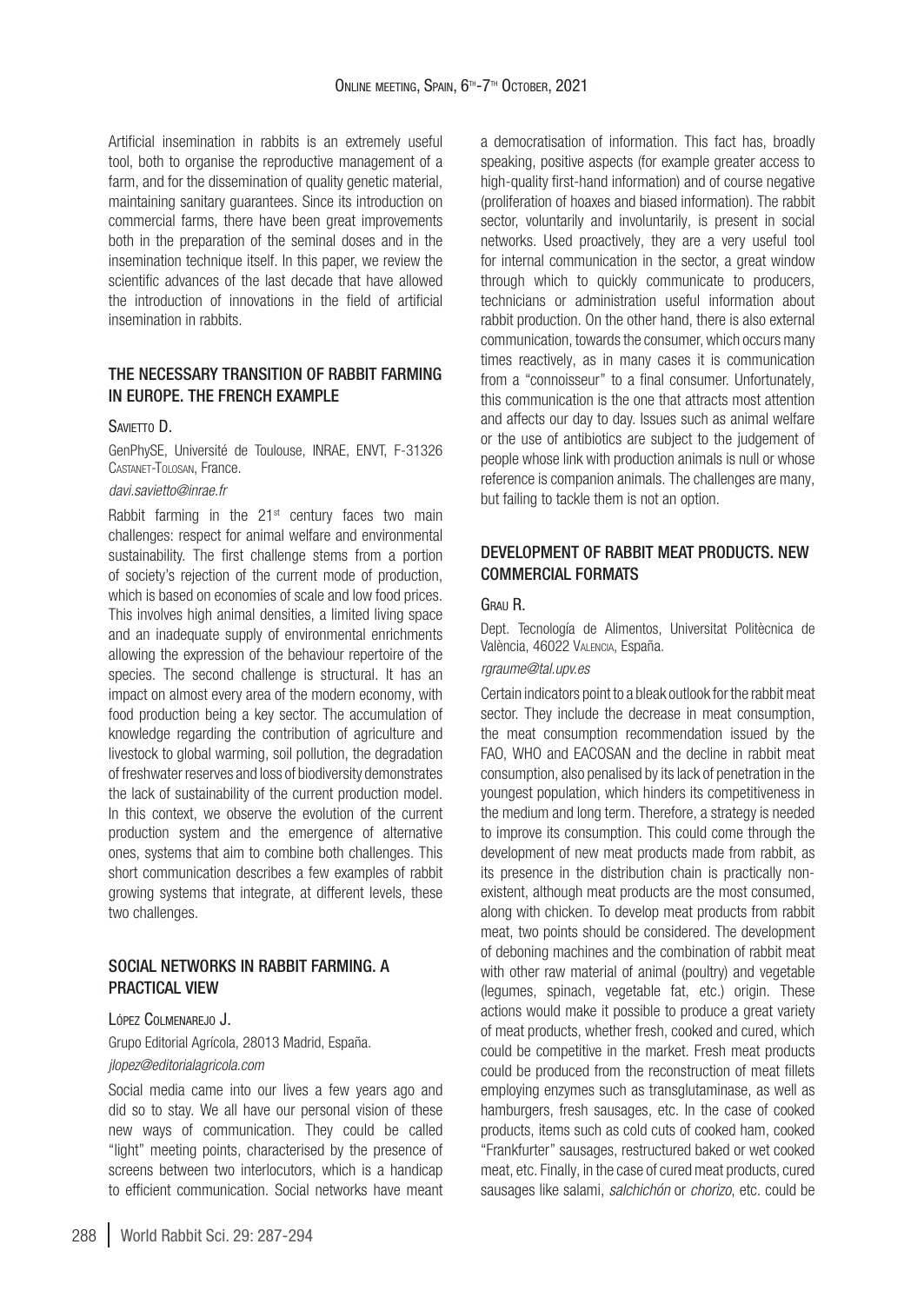developed. Although technologically the development of these products may be real, their possible final presence in distribution chain lines will depend on other factors which must be considered.

### COMMUNICATIONS

## PRODUCTIVE PARAMETERS IN THREE PATERNAL RABBIT LINES SELECTED FOR FEED EFFICIENCY

Pascual M.\*, Piles M.\*, Perucho O. † , Alsina P.\*, Sánchez  $J.P$ 

\*Programa de Genética y Mejora Animal, IRTA, Torre Marimón, 08140 Caldes de Montbui, España.

†Programa de Infraestructuras Experimentales del Área de Producción Animal, IRTA, Torre Marimón, 08140 CALDES DE Montbui, España.

#### *[mariam.pascual@irta.es](mailto:mariam.pascual@irta.es
)*

The productive performance of three rabbit lines selected for increasing feed efficiency in growing of animals in groups is evaluated. Lines come from a common genetic origin and differ in the selection strategy implemented. All animals were housed in collective cages in the same farm. Line GRP was selected by low residual feed intake of the group; line RFI was selected by low individual residual feed intake; and line ADGR was selected by high individual growth under feed restriction. Conventional feeders were used for animals in the GRP line, whereas electronic feeders, developed at IRTA, which record the individual feed intake in rabbits in groups, were used for animals from lines RFI and ADGR. The evolution of the data recorded over the five generations for average daily gain (ADG) and average feed intake (AFI) is shown. The productive traits of the three lines under *ad libitum* feeding are also compared in the fifth generation of selection using cages with conventional feeders (experiment 1) or electronic feeders (experiment 2). The results obtained with the conventional feeders show that line ADGR had greater ADG than the other lines (ADGR: 58.6; *vs*. GRP: 54.4, and RFI: 55.8 g/d). Line ADGR had also the highest AFI (175 g/d), followed by RFI (166 g/d) and finally GRP (156 g/d). No statistical differences between lines in feed conversion rate were found (ADGR: 3.00; GRP: 2.9; RFI: 3.02 g/g), probably due to an insufficient number of data, as feed intake was measured at cage level. More studies with higher sample size and comparing performance of the selected lines with that of an unselected control population are required to test the response to selection.

## EFFECTS OF ANIMAL SEX AND A FEED RESTRICTION ON THE CARCASS AND DIGESTIVE TRACT CHARACTERISTICS OF RABBITS AT THE END OF THE FATTENING PERIOD

#### Ribeiro J.\*, Andrade E.\*, Monteiro D. † , Pinheiro V.†

\*Alunos de Doutoramento em Ciência Animal da Universidade de Trás-os-Montes e Alto Douro (UTAD), Quinta de Prados, 5000-801 Vila Real, Portugal.

† Professores do Departamento de Zootecnia da UTAD, Centro de Ciência Animal e Veterinária (CECAV), Universidade de Trás-os-Montes e Alto Douro (UTAD), Quinta de Prados, 5000- 801 VILA REAL, Portugal.

#### *[vpinheir@utad.pt](mailto:vpinheir@utad.pt)*

The aim of the present study is to evaluate the effect of gender and a moderate feed restriction on carcass characteristics and development of the viscera in rabbits subjected to prolonged fattening and with a view to processing the carcass. The study was conducted in the rabbit sector of the University of Trás-os-Montes e Alto Douro, Vila Real, Portugal. In the experiment, 24 rabbits (12 male and 12 female) of the New Zealand×Californian breed were used, monitored between 62 and 86 d of age. The rabbits were individually housed and randomly distributed between the two treatments, one with feeding at will (*ad libitum* group) and the other feeding at 80% level (restricted group). During the trial, commercial pelletised feed was provided to the animals. At the end of the experiment, ten animals from each treatment were slaughtered to evaluate the development of the digestive tract and carcass characteristics. The feed restriction significantly increased (*P*<0.05) the percentage weight of the liver (+14%) and the dry matter content of the caecum (+17%) and decreased the proportion of total fat in the carcass (reduction from 29%, from 1.87 to 1.33 g/kg LW). The gender of the animal also significantly influenced some parameters (*P*<0.05). In males, there was an increase in the slaughter weight  $(+167)$  g), the muscle weight of hind leg  $(+13.2 \text{ g}; +7\%)$  and the fore part of the carcass (22.7) *vs*. 24.6%) and are decrease in the head and liver weight. According to the results obtained, we can state that under the conditions in which the test was performed, the dietary restriction increased the liver weight and decreased the fat content in the carcass.

## USE OF DRIED SAMPLES TO IMPROVE THE DIAGNOSIS OF RABBIT HAEMORRHAGIC DISEASE

Sánchez A.\*, Valls L.\*, Mora X.† , Maldonado J.\* \*Laboratorios HIPRA S.A., 17170 Amer (Girona), España. † ASVET Veterinaris S.L., 08410 Vilanova del Vallès, España. *[alba.sanchez@hipra.com](mailto:correo@correo.es)*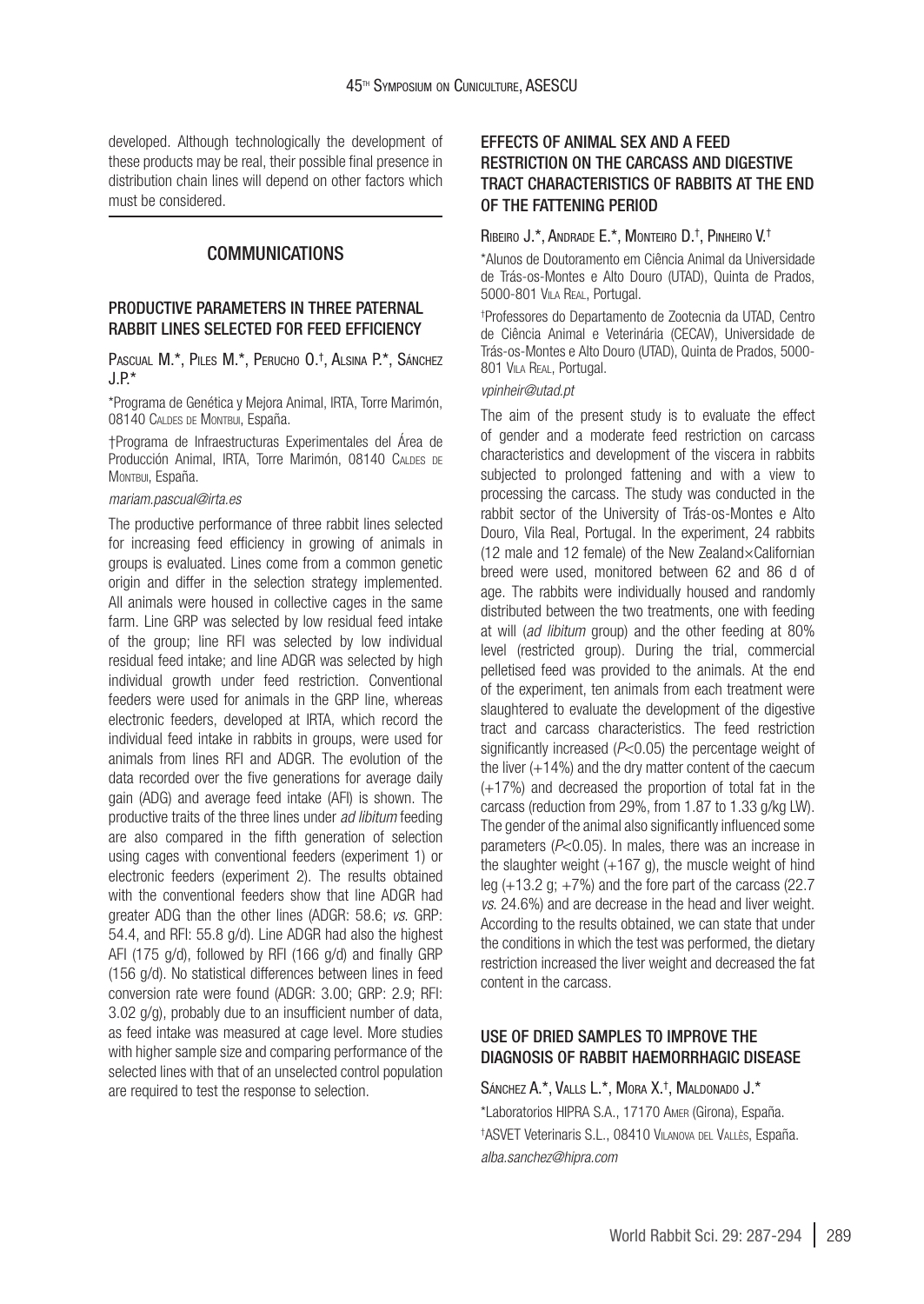Rabbit haemorrhagic disease (RHD) is an acute and highly contagious viral disease affecting domestic and wild rabbits. The presence of the causative agent, the RHD virus (RHDV), is usually confirmed by real-time polymerase hain reaction (RT-qPCR) in liver samples, with the consequent biological risk and additional cost of transport to the laboratory. RHDV antigen detection has shown lower sensitivity than RT-qPCR, and its use is subject to the availability of commercial kits. Other methods are rarely used due to cost and turnaround time. The aim of this study was to adapt and validate an alternative protocol for preservation, transport and analysis of samples for RHD diagnosis based on FTA cards, which fix and inactivate them for subsequent molecular analysis. This protocol (alternative method) was compared with the standard protocol (standard method) in two phases: A proof of concept to assess the RT-qPCR detectability of RHDV2 on FTA (positive/negative), the limit of detection for the two methods in serial decimal dilutions, and the stability of the RNA on FTA over time. Subsequently, RT-qPCR results were compared in clinical samples, using the same liver samples (n=29) fresh (standard protocol) and dried in FTA (alternative protocol). These studies demonstrated that it is possible to bind RHDV2 RNA in FTA for subsequent detection by RT-qPCR, without loss of signal for at least 8 weeks. Moreover, no differences were observed between methods in the number of positive (23/29), although the analytical detection limit and diagnostic sensitivity were marginally higher for the alternative method. These results demonstrate that the use of FTA cards facilitates the logistics of RT-qPCR diagnosis of RHD, reducing costs and turnaround time.

#### IS GENOMIC SELECTION FEASIBLE IN RABBITS?

Sosa-Madrid B.S.\*, Mancin E. † , Blasco A.\*, Ibáñez-Escriche N.\*

\*Instituto de Ciencia y Tecnología Animal, Universitat Politècnica de València, 46022 València, España.

† Departamento de Agronomía, Alimentación, Recursos Naturales, Animales, y Ambiente (DAFNAE), Università Degli Studi di Padova, viale dell'Università 16, 35020 Legnaro (PD), Italia.

#### *[bosomad@posgrado.upv.es](mailto:bosomad@posgrado.upv.es)*

Genomic selection is one of the cutting-edge techniques used in the breeding industry. However, in the rabbit selection scheme, an in-depth analysis is required for its implementation. This paper presents a study based on simulated data for litter size under seven genotyping strategies. These strategies, designed in scenarios, were evaluated with the parameters: imputation accuracy (PI), accuracy of genomic prediction (PPG), selection response (RS) and percentage of candidate selected correctly

(P\_CSC). All of them compared to the classical BLUP (best linear unbiased estimator) genetic evaluation method where individuals are not genotyped. The first scenario (S1), in which all ancestors were genotyped at high density and the progeny at medium density, showed the best results, PI (0.99), PPG (0.263), RS (0.154), P\_CSC (31.63), especially compared to the BLUP method, with PPG (0.20), RS (0.132), P\_CSC (28.90). However, S1 still presented a prohibitive genotyping cost for implementation. The scenarios with lower genotyping costs presented lower PI, but scenario 6 (S6), in which grand-dams were not genotyped, dams were genotyped at medium density and progeny at low density, showed the best relationship between genotyping cost and PPG. In summary, genomic selection with genotyping imputation is feasible in rabbits. However, a sufficiently large reference population size is critical to ensure the effectiveness of genomic selection. Therefore, strategies allowing the use of nucleus animals and multipliers are key to its successful implementation.

## EVOLUTION OF THE FATTY ACID PROFILE IN RABBIT'S MILK

### Hadjadj I., Botella J., García M.L., Argente M.J.

Centro de Investigación e Innovación Agroalimentaria y Agroambiental (CIAGRO-UMH), Universidad Miguel Hernández de Elche, 03312 Orihuela, España.

#### *[mj.argente@umh.es](mailto:mj.argente@umh.es)*

The objective of this work was to analyse the evolution of fatty acids in rabbit milk during the first four weeks of lactation, and the effects of number of lactating kits and the overlap between lactation and pregnancy. Lactation of 14 multiparous females was controlled, 6 with 4 or less lactating kits and 8 with 9 or more lactating kits; in both groups there were females with and without lactationgestation overlap. An increase in saturated fatty acids (SFA) of 20% was observed at fourth week of lactation, due to an increase in medium chain fatty acids C8:0 and C10:0. While mono (MUFA) and polyunsaturated (PUFA) fatty acids progressively decreased their presence at the end of lactation by 6 and 14%, respectively, as a consequence of the decrease in content of long chain fatty acids C18:1 and C18:2. Litter size and lactation-gestation overlap did not affect the fatty acid composition of rabbit's milk.

## OVULATION RATE AND PRENATAL SURVIVAL IN RABBITS OF LOCAL ALGERIAN POPULATION AND SYNTHETIC LINE

#### Belabbas R.\*, García M.L. † , AinBaziz H. ‡ , Berbar A.\*, Argente M.J.†

\*University Blida1, Biotechnology Laboratory of Animal Reproduction, Institute of Veterinary Sciences, BLIDA, Algeria.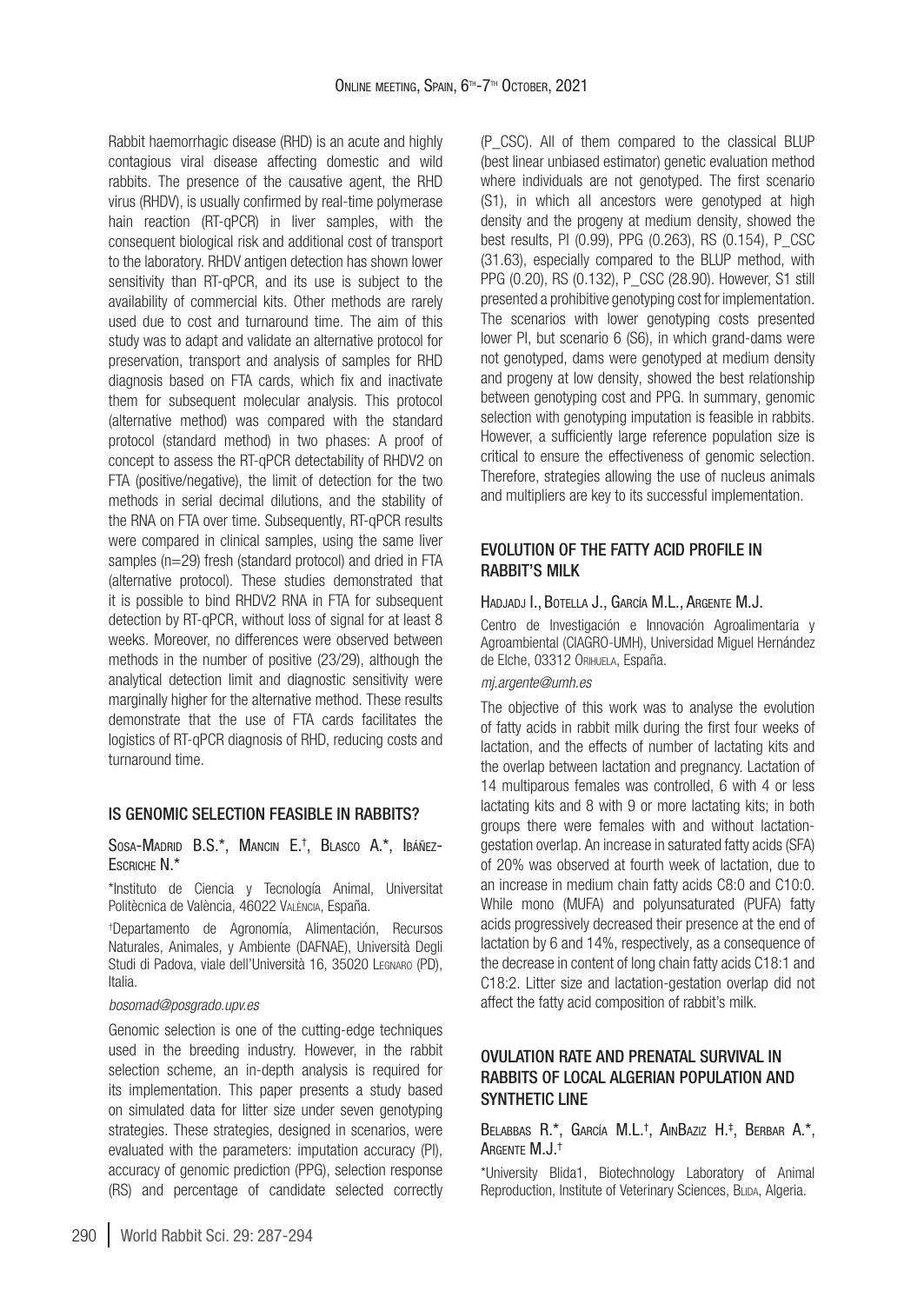† Centro de Investigación e Innovación Agroalimentaria y Agroambiental (CIAGRO-UMH), Universidad Miguel Hernández de Elche, 03312 Orihuela, España.

‡ Laboratory of Research Health and Animal Production, National Veterinary School, ALGIERS, Algeria.

### *[r\\_belabbas@yahoo.fr](mailto:r_belabbas@yahoo.fr)*

The aim of this study was to estimate the limiting litter size components in rabbit females from a synthetic line (SL; n=32) and a local population (LP; n=34). Ovulation rate, number of implanted, live embryos and resorbed embryos were counted by laparoscopy at 12 d after third mating. Prolificacy and embryonic, foetal and prenatal survival at birth were measured. Total litter size and mortality at birth were also recorded. SL females had a higher ovulation rate compared to the LP does (11.03±0.23 *vs*. 8.41±0.23 *corpora lutea*; *P*<0.0001). SL displayed a higher number of implanted embryos (10.00±0.25 *vs*. 7.85±0.25 embryos; *P*<0.0001). No difference was found between groups for number of resorbed embryos. Similar embryonic, foetal and prenatal survival rates were reported between the SL and the LP. Additionally, the total number of newborn was higher in SL than in LP (+1.46 kits:  $P<0.05$ ). In conclusion, ovulation rate seems to be the main limiting factor of litter size in the LP population.

## USING ARTIFICIAL VISION TECHNIQUES FOR INDIVIDUAL TRACKING OF IN-GROUP HOUSED RABBIT KITS

Sánchez J.P.\*, Muñoz I. † , González O.\*, Pascual M.\*, Perucho O. ‡ , Alsina P.\*, Piles M.\*

\*Programa de Genética y Mejora Animal, IRTA, 08140 Caldes DE MONTBUI, España.

† Programa de Calidad y Tecnología Alimentaria, IRTA, 17121 MONELLS, España.

‡ Programa de Infraestructuras Experimentales del Área de Producción Animal, IRTA, 08140 CALDES DE MONTBUI, España.

#### *[juanpablo.sanchez@irta.es](mailto:juanpablo.sanchez@irta.es)*

Our research group is developing devices, methods and algorithms that quantify the different characteristics that intervene in the definition of food efficiency. Traditionally these traits were consumption and weight gain, but with the consideration of new technologies we are including others, for example physical activity, behaviour or energy dissipation measured through the variation in body temperature. Measuring the activity of animals housed in a group requires the analysis of image sequences, which involves the identification of each animal in each of the images and establishing the relationship between the different positions of the same animal in the successive images. After this identification, the trajectory of their movements can be determined and thus their physical activity and behaviour can be quantified. In the present work,

we present the breakthroughs achieved in the first stages of development and implementation of an artificial vision technology based on deep neural networks. When there is a great distance between the kits in the images in which we want to make the detection, a very precise identification is achieved with few images ( $mAP<sup>3</sup>0.95$ ). On the contrary, if the rabbits are crowded, the quality of the identification deteriorates remarkably, but by increasing the size of the training set and applying data augmentation techniques, we achieve relatively high identification qualities (mAP=0.83). If the identification is good, the tracking of the kits in the successive frames poses no major problem. We can conclude by stating that we have an artificial vision system which, although it has to be improved, already allows individualised monitoring of fattening kits. Nonetheless, we expect to improve its implementation so that this monitoring can be done in real time.

## WILD RABBITS AS A RESERVOIR FOR METHICILLIN-RESISTANT *STAPHYLOCOCCUS AUREUS*

Martínez-Seijas C., Moreno-Grua E., Perez-Fuentes S., Viana D., Cardells J., Lizana V., Aguiló-Gisbert J., Corpa J.M., Selva L.

Dept. de Producción y Sanidad Animal (PASAPTA), Universidad Cardenal Herrera CEU, C/ Tirant lo Blanc 7, 46115 ALFARA DEL Patriarca (Valencia), España.

#### *[carmenmartinezseijas@uchceu.es](mailto:Carmenmartinezseijas@uchceu.es)*

*Staphylococcus aureus* is an opportunistic pathogen, affecting humans and many other mammals. It is a bacterium with great ability to adapt to environments, so that it has a high facility to develop resistance to antimicrobials, which is a problem for animal and public health. The rabbit is one of the usual hosts of *Staphylococcus aureus*, and the role of asymptomatic carriers in rabbit farms has been observed many times as a reservoir for a high incidence of diseases. However, not much is known about the wild rabbits which, despite being free, can also act as a reservoir for the infection of humans and other animals. To better understand the presence of *Staphylococcus aureus* and particularly Methicillin-Resistant *Staphylococcus aureus* (MRSA) in wild rabbits, a sampling of hunting prey obtained by hunters in highdensity reserves of the Valencian Community was carried out. Surprisingly, a high prevalence of *S. aureus* carriers was found, and a large percentage of the positive isolates turned out to be MRSA. The prevalence percentage was variable between villages, with certain districts having a prevalence of MRSA greater than 50% among positive isolates. The most frequent anatomical location was the ear, and most of the isolates belonged to two clonal complexes: CC130 and CC425, although others were isolated but with a very low prevalence.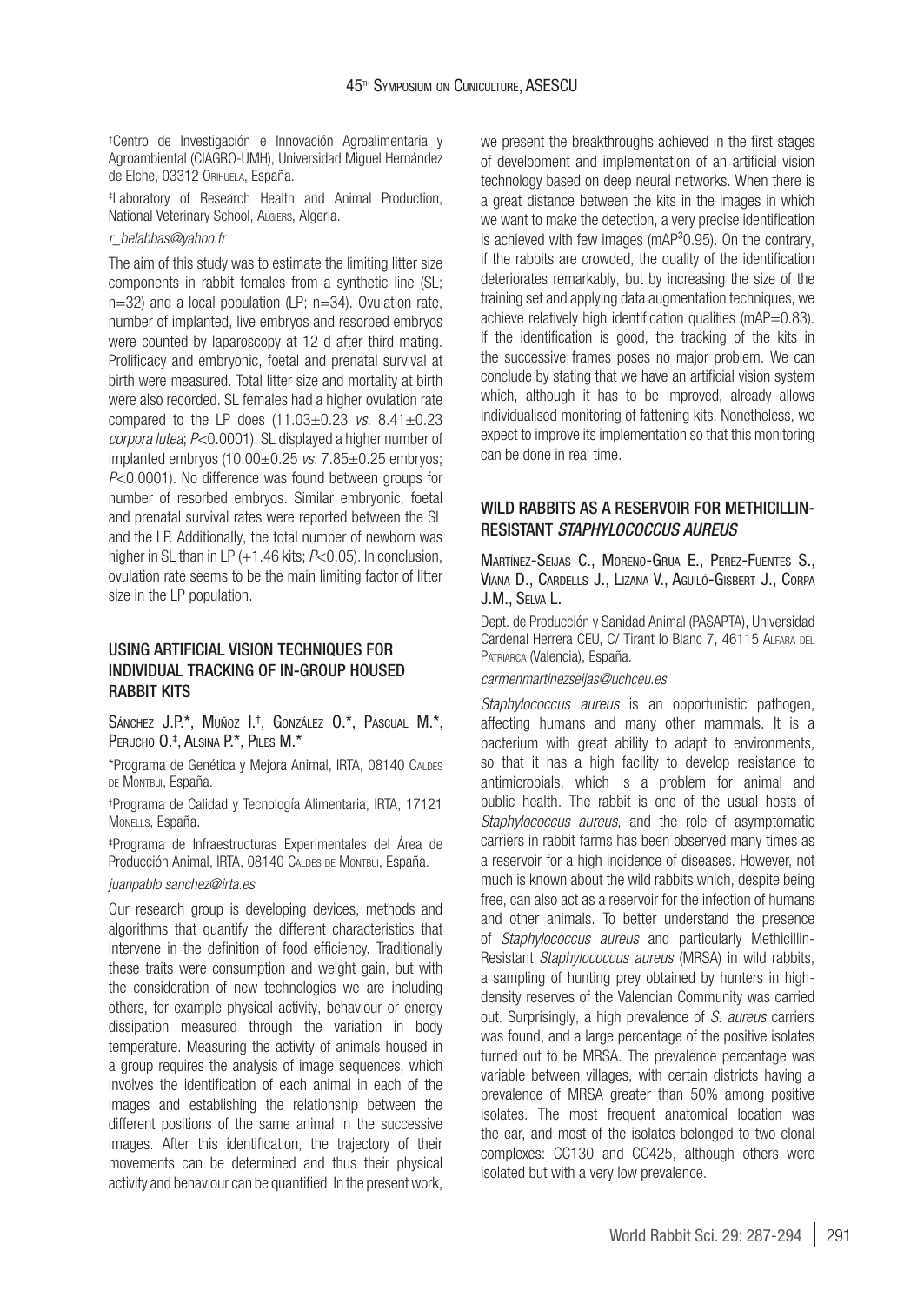## INFLUENCE OF HANDLING STRESS ON PRODUCTIVE PARAMETERS IN FATTENING RABBITS EVALUATED BY INFRARED THERMOGRAPHY

Jaén-Téllez J.A., Sánchez-Guerrero M.J., Valera M., González-Redondo P.

Dept. Agronomía, Área de Producción Animal, Universidad de Sevilla, 41013 Sevilla, España.

*[juanantonio.jaentellez@gmail.com](mailto:juanantonio.jaentellez@gmail.com)*

Rabbits often experience stress when they perceive certain stimuli, such as handling. The physiological response of animals to stress is associated with feeding efficiency, so that, in general, animals that react less to stressful stimuli show higher productive performance. The aim of this study was to evaluate the impact of stress caused by handling, evaluated by infrared thermography, on the performance parameters of fattening rabbits of a strain with phenotype of the Spanish common breed. Thirty-nine rabbits were analysed during a 38-d fattening period. The stress of the rabbits was evaluated by the temperature difference in the inner ear before and after being handled (DIF), using the following scale: level 1 (not stressed): DIF≤0°C; level 2 (slightly stressed): 0°C<DIF≤5°C; level 3 (stressed): 5°C<DIF≤10°C and level 4 (very stressed): DIF>10°C. Temperatures were recorded two days a week. On each sampling day, the temperature was first measured when the animal had not been disturbed and had been in its cage since the previous sampling day, and a second measurement was taken 10 min after handling it by holding it in the arms of the caretaker for 60 s. Rabbits with higher stress levels showed higher values of average daily gain (ADG), daily feed intake (DFI) and feed conversion ratio (FCR), which increased from 22.5 to 29.1 g/d, from 44.7 to 90.4 g/d and from 2.5 to 3.2, respectively. In conclusion, the changes in animal welfare caused by the reactivity of rabbits to management factors such as handling affect productive performance, since the higher the stress due to handling (higher increase in temperature), the less efficient the animals were.

### MICROBIOME AND RESILIENCE IN RABBITS, CAUSE OR EFFECT?

Casto-Rebollo C.\*, Argente M.J.† , García M.L. † , Blasco A.\*, Ibáñez-Escriche N.\*

\*Instituto de Ciencia y Tecnología Animal, Universitat Politècnica de València, 46021 València, España.

† Centro de Investigación e Innovación Agroalimentaria y Agroambiental (CIAGRO-UMH), Universidad Miguel Hernández de Elche, 03312 Orihuela, España.

#### *[cricasre@posgrado.upv.es](mailto:correo@correo.es)*

The ability to modify the gut microbiota using probiotics has been increasing in interest because they have an effect on traits of interest in livestock. Resilience is an example of an interesting trait, but is difficult to measure directly. To this end, the environmental variance (VE) of traits has been proposed as indicator of animal resilience. In two rabbit lines selected divergently for high and low VE, and used in this study, differences in resilience among animals were found. Rabbits belonging to the line with a low VE were more resilient than rabbits from the line with a high VE. The aim of this study was to identify bacteria, genes and metabolites from caecum of the rabbits which could modulate the VE and resilience. Data was transformed using the additive log-ratio transformation to consider their compositional nature. The relevant bacteria, genes and metabolites were identified using a partial least square-discriminant analysis (PLS-DA). All models showed a classification performance for each rabbit line higher than 88%. We highlighted the species *Limosilactobacillus fermentum*, *Alistipes shahii* and *Acetatifactor muris*, as they could be involved in the health status of the animal. Moreover, genes and metabolites related to the phenylalanine, tyrosine and tryptophan metabolism were highlighted. This metabolism could be a key pathway to control the survival and virulence of pathogens. This is a pioneer study which unravels the relation between the microbiome and their metabolites with the VE an animal resilience. Probiotics and inhibitors of the genes from the phenylalanine, tyrosine and tryptophan metabolism could be important to modulate these two traits. However, further studies are needed to validate the results.

## EXPLORATORY STUDY OF ACCEPTANCE AND PREFERENCE OF RABBIT MEAT AND OTHER WHITE MEAT HAMBURGERS BY YOUNG CONSUMERS

#### LACALLE-RUIZ E., GONZÁLEZ-REDONDO P.

Departamento de Agronomía, Escuela Técnica Superior de Ingeniería Agronómica, Universidad de Sevilla, 41013 Sevilla, España.

### *[pedro@us.es](mailto:pedro@us.es)*

Hamburgers are considered ideal to increase the consumption of rabbit meat among young people. This study aimed to compare the acceptance and preference of rabbit burgers with those of pork, chicken and turkey by means of an untrained panel of 45 young consumers (average age: 23.5 yr; 53.5% men) from Seville (Spain). The following aspects were evaluated: a) acceptance of organoleptic characteristics and global acceptance, using a hedonic scale (1 to 9 points), and b) order of preference  $(1<sup>st</sup>$  to  $4<sup>th</sup>$  place) of commercial hamburgers. The burgers were grilled and subsequently tasted following the methodology for acceptance and preference studies in untrained consumers. Global acceptance and sensory attributes, except for texture (6.9 points in rabbit), differed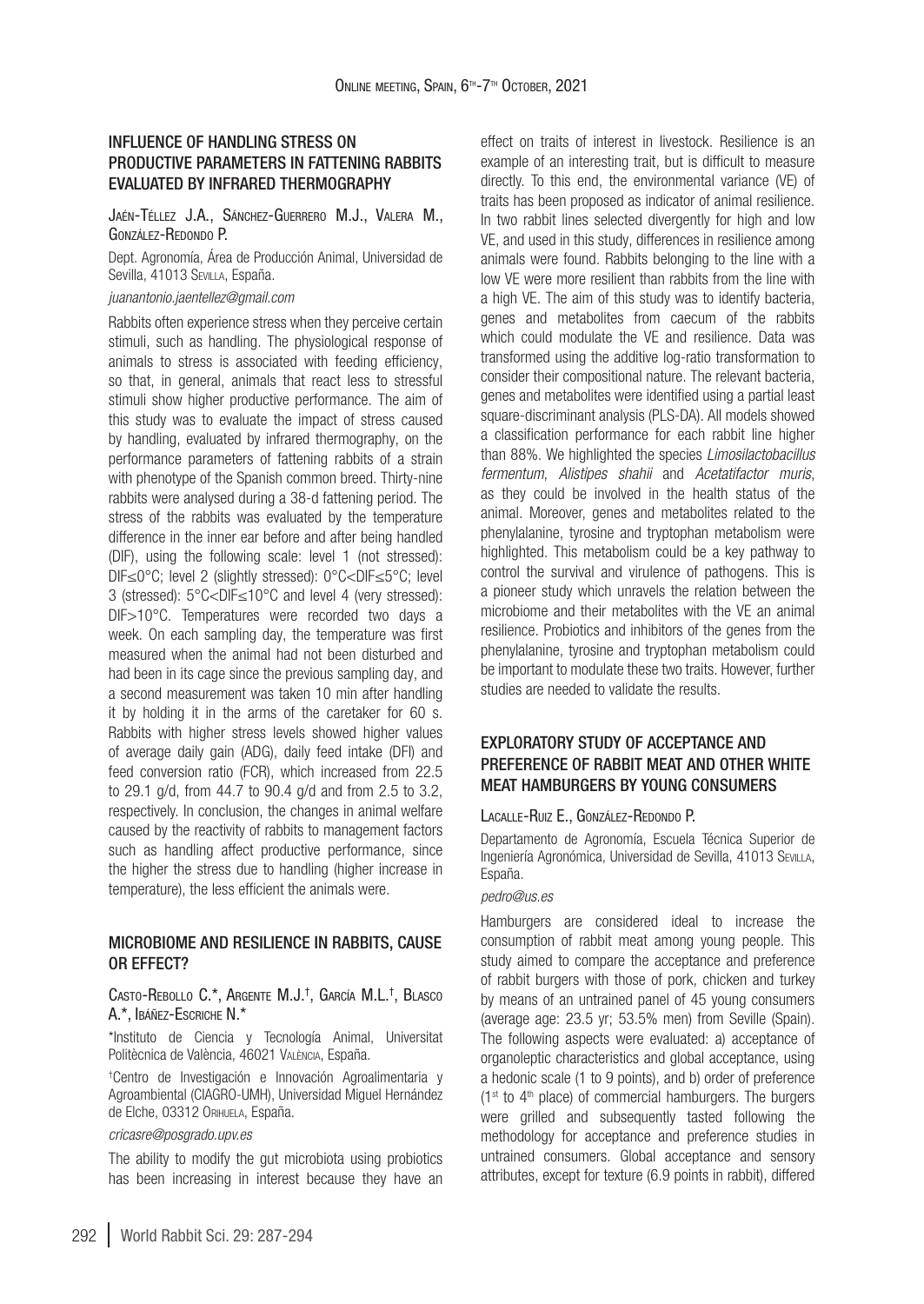between burgers (*P*<0.05). The smell was better valued in the rabbit (6.8 points) and turkey burgers and worse in the pork hamburger, with the chicken burger being intermediate. The colour, appearance and juiciness of the rabbit (6.5, 6.8 and 6.9 points, respectively), pork and turkey burgers were valued better than that of chicken burger. The flavour of the rabbit (7.2 points) and turkey burgers was better accepted than those of pork and chicken burgers. The elasticity of the rabbit (6.6 points) and pork burgers was valued better than that of chicken, with that of turkey burger being intermediate. Global acceptance was similar for rabbit (7.1 points), pork and turkey burgers and worse for that of chicken burger. Rabbit (average order, 2.27), turkey and pork burgers, without differences between them, were preferred to chicken burger (*P*<0.001). Sex did not influence in any case (*P*>0.05). In conclusion, rabbit burgers are rated at the same level as pork and turkey burgers and better than chicken burgers, showing potential to enhance rabbit meat consumption by young people.

## SEMEN QUALITY AND LONGEVITY OF MATERNAL AND PATERNAL RABBIT LINES IN AN ARTIFICIAL INSEMINATION CENTRE

#### Bielsa A.\*, Argente M.J.† , García M.L. †

\*Granja Jordán S.L., 50793 Fabara, España.

† Centro de Investigación e Innovación Agroalimentaria y Agroambiental (CIAGRO-UMH), Universidad Miguel Hernández de Elche, 03312 Orihuela, España.

#### *[mariluz.garcia@umh.es](mailto:mariluz.garcia@umh.es)*

The aim of this study is to compare quality semen and longevity of 4 genetic lines in an artificial insemination centre. A total of 50 993 ejaculates from 688 males were evaluated. A and L lines are maternal lines selected for litter size at weaning and R and C lines are paternal lines selected for daily gain in the fattening period. Volume of ejaculates and motility, measured between 0 and 5, were recorded. Age of the males when they were culled or died was analysed. Bayesian methodology was used for the statistical analyses. C paternal line showed higher volume and motility (1.24 mL and 3.69) than R line (1.07 mL and 3.55) and maternal lines (A, 0.92 mL and 3.33; L, 1.01 mL and 3.62). Longevity is higher in maternal lines (25 and 20 mo for A and L line, respectively) than paternal lines (16 and 14 mo for C and R lines, respectively), the difference being relevant between A line and paternal lines (Pr=1.00). In conclusion, C line had the highest quality semen and maternal lines had higher longevity than paternal lines due to the different generational interval.

### INTERPRETATION OF THE OFSTROUS CYCLE OF THE DOE AS THE BASIS OF REPRODUCTIVE **EFFICIENCY**

### Meléndez C.

Universidad Pedagógica Experimental Libertador, Instituto Pedagógico Barquisimeto, "Luis Beltrán Prieto Figueroa", Avenida José María Vargas con Avenida Las Palmas, BARQUISIMETO, Estado Lara, Venezuela.

#### *[carloscamt@gmail.com](mailto:carloscamt@gmail.com)*

Several authors have described the oestrous cycle of the female rabbit as a rigid and well defined physiological event. However, in practical experience, various manifestations of oestrus are observed in the domestic rabbit (*Oryctolagus cuniculus*) in terms of duration, appearance of the vulva and percentage of fertility. The objectives of this work were to infer on the various manifestations of the oestrous cycle of the rabbit and its impact on rabbit production. To this end, a herd of breeding rabbits from a meat line was used, consisting of 160 does in production and 24 breeding males, under conditions typical of tropical countries. The data referring to the oestrous cycle of the reproductive rabbits were collected according to the date of delivery and the date of the next service in a system of production records. As a result, a scheme was designed with the relationship between the days of rest between delivery and the next service, according to the number of kits born and surviving in the current litter. The number of kits weaned per doe in each delivery was increased from 3.60 to 6.30. In conclusion, the applied work methodology allowed the reduction of the birthing interval and the increase in the number of kits weaned per doe per year. The number of kits weaned is more relevant than the slaughter weight of kits from smaller litters.

## REPRODUCTIVE PARAMETERS OF THREE PATERNAL LINES WITH DIFFERENT POTENTIAL FOR GROWTH AND RESILIENCE

### Gonçalves C., Martínez-Paredes E., Ródenas L., Blas E., Cambra-López M., Pascual J.J.

Instituto de Ciencia y Tecnología Animal, Universitat Politècnica de València, Camino de Vera s/n, 46022 Valencia, Spain.

### *[capeigon@upvnet.upv.es](mailto:capeigon@upvnet.upv.es)*

A total of 203 nulliparous rabbit females from 3 paternal lines were selected: R line, selected by growth rate; RF line, from the selection of elite animals from the R line; and RLP line, obtained by backcrossing the RF line with the robust LP line. Controls of the main reproductive parameters were carried out at the 1<sup>st</sup> AI, and at parturition, 18 and 28 days postpartum until the  $3<sup>rd</sup>$  parturition, as well as the stayability of the females. Both stayability and fertility percentages of the R females were significantly lower than